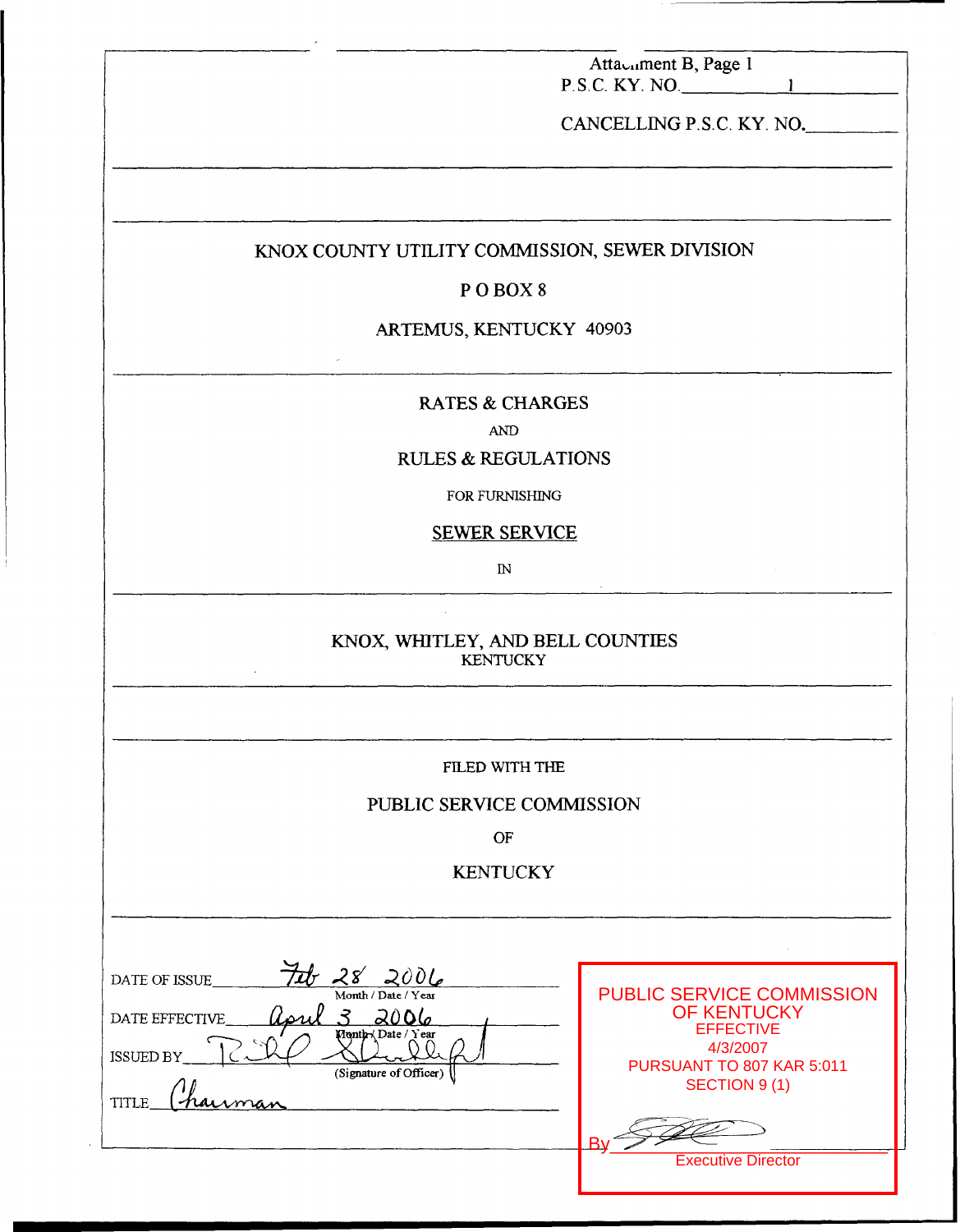|                                                     | AREA Knox, Whitley, and Bell County, Kentucky |
|-----------------------------------------------------|-----------------------------------------------|
|                                                     | PSC KY NO. 1                                  |
|                                                     | 1st Revision SHEET NO. 1                      |
| Knox County Utility Commission<br>(NAME OF UTILITY) | CANCELLING PSC KY NO.                         |
|                                                     | Original<br>SHEET NO. 1                       |
|                                                     |                                               |

# **CONTENTS**

Rates for Service

Monthly Rate  $$9.66$  per 1,000 gallons of water

(I)

Sewer service rates will be applied to water consumed by customers for which the Knox County Utility Commission is assessed a treatment fee by the city of Barbourville. For example, the Knox Central High School will not be charged sewer service rates for water used to water its athletic fields so long as the city of Barbourville does not charge a wastewater treatment fee for this water.

### Late Payment Penalty

Any customer not paying their bill before the stated due date will be assessed a ten (10) percent late payment penalty. The penalty will be assessed only once on any bill for rendered services. Any payrnent received from the customers will first be applied to the bill for service rendered. Additional penalty charges will not be assessed on unpaid penalty charges.

### Returned Check Charge

A \$25 returned check charge will be assessed one time for each returned check. Only one \$25 charge will be assessed by the Knox County Utility Commission for those paying a water and sewer bill with the same check that is subsequently returned.

Tap Fee

Residential Customers **Other** 

\$1,185.00 Actual Cost

When actual costs of taps are to be paid by a customer, Knox County Utility Commission shall provide the customer with an itemized cost estimate of installing the tap. The customer will be required to deposit the estimated amount with Knox County Utility Commission. Once the tap has been installed, Knox County Utility Commission will provide to the customer an itemized list of the actual tap costs as compared to the itemized estimate. At that time, Knox County Utility Commission will collect or refund any differences in the amount deposited and the actual cost.

| DATE OF ISSUE<br>11/29/17<br>MONTH / DATE / YEAR                                                                  | <b>KENTUCKY</b><br>PUBLIC SERVICE COMMISSION                                      |
|-------------------------------------------------------------------------------------------------------------------|-----------------------------------------------------------------------------------|
| 01/01/18<br>DATE EFFECTIVE<br>MONTH / DATE /<br>KEAR<br>ISSUED BY<br>ATURE OF OFFICER                             | <b>Gwen R. Pinson</b><br><b>Executive Director</b><br>$H_{\text{unco}}$<br>ven R. |
| Office Manager<br><b>TITLE</b>                                                                                    | <b>EFFECTIVE</b>                                                                  |
| BY AUTHORITY OF ORDER OF THE PUBLIC SERVICE COMMISSION<br>11/29/2017<br>IN CASE NO.<br>2017-00433<br><b>DATED</b> | 1/1/2018<br>PURSUANT TO 807 KAR 5:011 SECTION 9 (1)                               |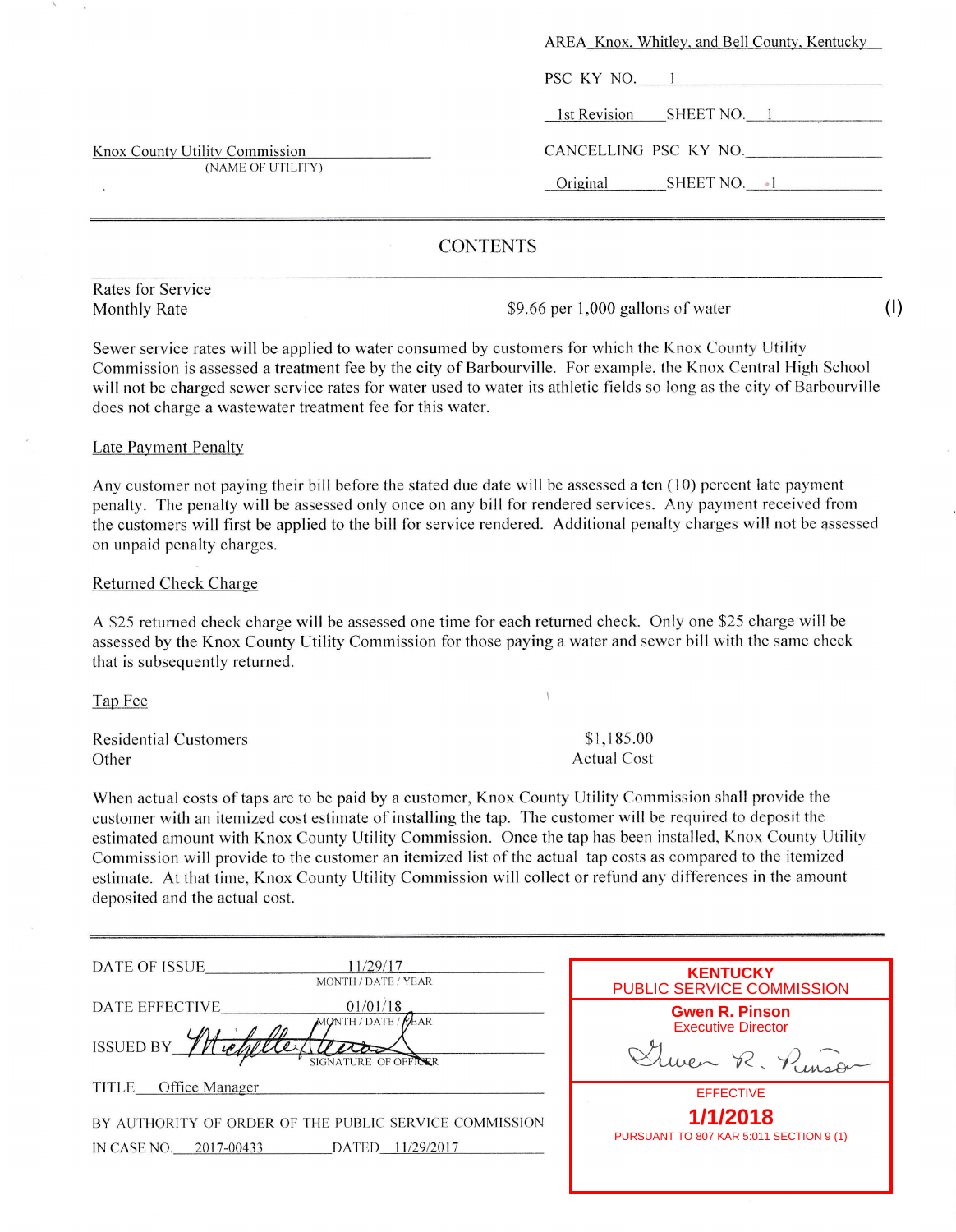|                                                                       | tachment B, Page 3<br>FOR <b>Luox</b> , Whitley and Bell Counties<br>Community, Town or City |
|-----------------------------------------------------------------------|----------------------------------------------------------------------------------------------|
|                                                                       | P.S.C. KY. NO. _____                                                                         |
| Knox County Utility Commission<br>Sewer Division<br>(Name of Utility) | $\text{SHEET NO.} \qquad \qquad 2$                                                           |
|                                                                       | CANCELLING P.S.C. KY. NO.                                                                    |
|                                                                       | SHEET NO.                                                                                    |
|                                                                       | CONTENTS                                                                                     |

### CONTENTS

## Disconnection of Service for Non-Payment.

Where the Knox County Utility Commission provides water and sewer service to the same service address, discontinuance of water service will be made due to non-payment of charges for sewer service. In this event the disconnected customer will be required to pay all delinquent amounts and the water reconnection fee as provided for in the tariff of the Knox County Utility Commission's Water Division before water service is restored. This reconnection charge will be billed by and paid to the Water Division.

Where the Knox County Utility Commission provides sewer service only or where disconnection of water service is not practical, disconnection of sewer service will be made for non-payment of bill. Disconnection of sewer service will require physically digging up the pipe and disconnecting the service. Before reconnection of the sewer service is made the disconnected customer will be required to pay Knox County Utility Commission the actual cost of the disconnection and the estimated cost of reconnection. The Knox County Utility Commission will supply the customer with a billing *summary*  itemizing the amounts of the bill for disconnecting the service and the estimated cost of reconnection. After reconnection has been made Knox County Utility Commission will reconcile the actual cost of reconnection to the estimated amount and refund or bill any differences to the customer accordingly.

The Knox County Utility Commission will discontinue service for non-payment upon advance notice to the non-paying customer. Advance notice will be made to the non-paying customer at least five (5) days prior to the anticipated disconnection date which will be stated on the notice. Under no circumstances will service be terminated before twenty (20) days after the mailing date of the original unpaid bill. Knox County Utility Commission will notify the local health department of the disconnected sewer service so that the residence will be declared uninhabitable.

The termination notice will be mailed or otherwise delivered to the last known address of the customer and will be in writing, distinguishable and separate from any bill. The termination notice will plainly state the reason for the termination, that the termination date will not be affected by receipt of any subsequent bill, and that the customer has the right to dispute the reasons for termination.

| DATE OF ISSUE                                          | $'$ 2006                        |  |
|--------------------------------------------------------|---------------------------------|--|
|                                                        | Month / Date / Year             |  |
| DATE EFFECTIVE                                         | $/$ 2006/<br>Month /Date / Year |  |
| いろ<br><b>ISSUED BY</b>                                 |                                 |  |
|                                                        | (Signature of Officer)          |  |
| TITLE_                                                 |                                 |  |
| BY AUTHORITY OF ORDER OF THE PUBLIC SERVICE COMMISSION |                                 |  |
|                                                        |                                 |  |
|                                                        |                                 |  |

| <b>PUBLIC SERVICE COMMISSION</b><br><b>OF KENTUCKY</b><br><b>FFFFCTIVE</b><br>4/3/2007<br>PURSUANT TO 807 KAR 5:011<br>SECTION 9(1) |
|-------------------------------------------------------------------------------------------------------------------------------------|
| <b>Executive Director</b>                                                                                                           |